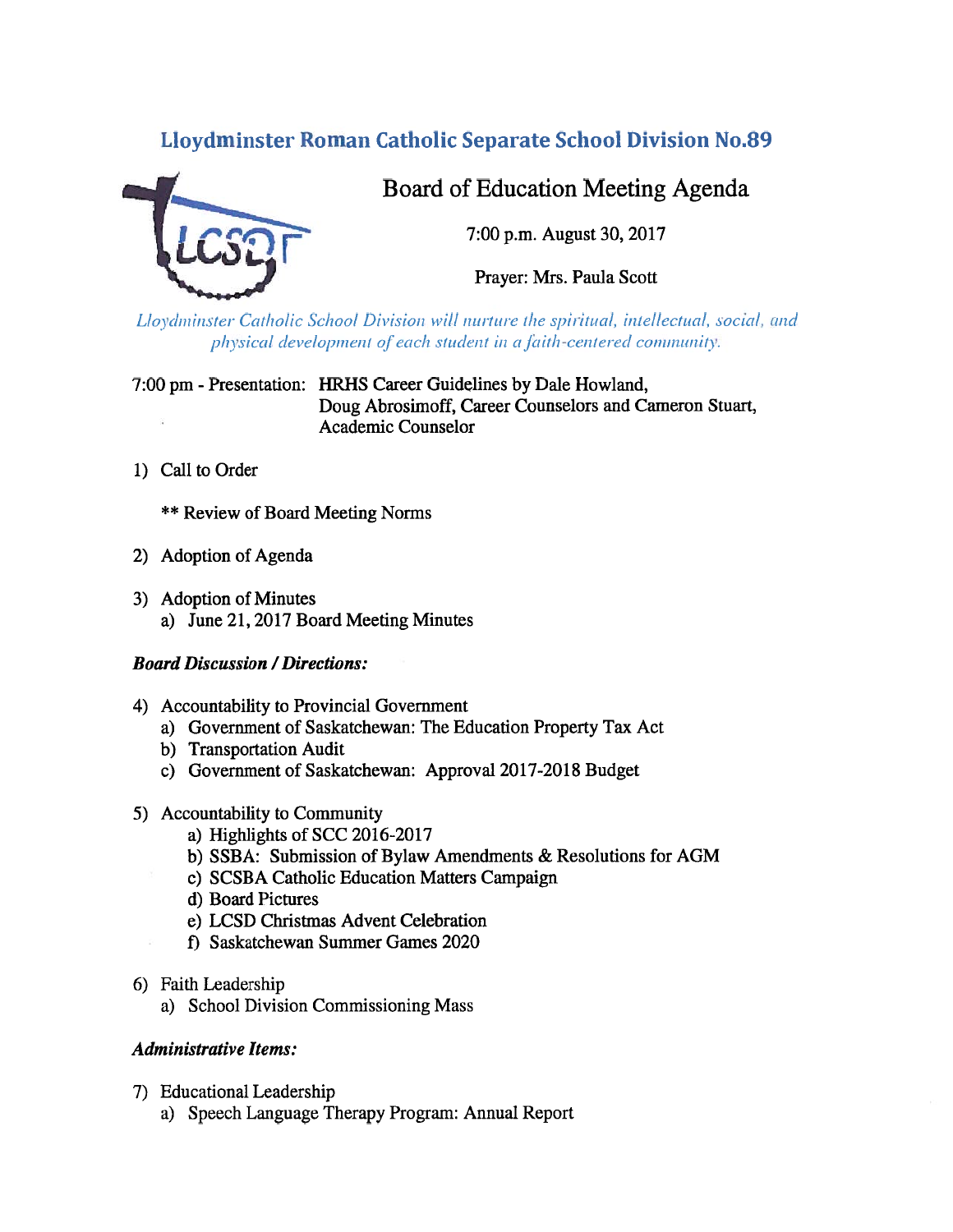- 8) Organizational Management
	- a) 40<sup>th</sup> Anniversary of Father Gorman Community School
	- b) Mother Teresa ECEC Name Change
	- c) LEADS Summer Short Course and Retreat
	- d) Administrative Procedures
	- e) Capital Projects
		- i) Synergy Vault
		- ii) St. Joseph Relocatables
- 9) Personnel Management
- 10) Information Items

◇

- a) HPV Virus Immunization Program Letter to Parents
- b) Premier Brad Wall Resignation
- c) Minister of Education Announcement
- 11) Correspondence
	- a) Saskatchewan Ministry Director letter of approval
- 12) Identification of Emergent Items:
- 13) Closing Prayer
- 14) Adjournment

September Prayer: Mrs. Michelle Rusteika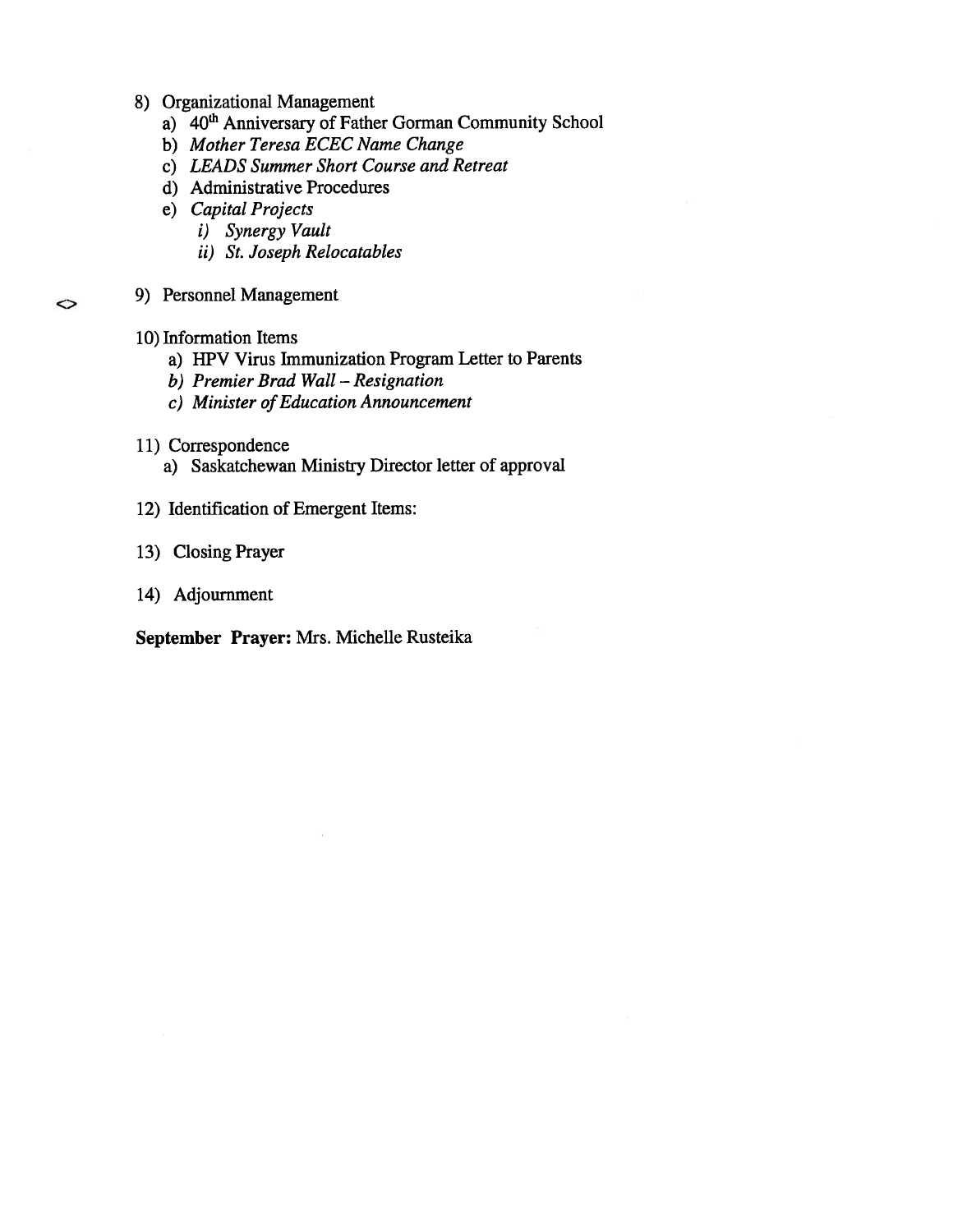## LLOYDMINSTER R.C.S.S.D. #89

## BOARD OF EDUCATION MINUTES

To

## August 30, 2017

TIME AND PLACE: The meeting commenced at 7:06 p.m. in the Board Room.

## **ATTENDANCE:** Mrs. Paula Scott (chair) Mrs. Michelle Rusteika Mrs. Laurie Makichuk Mrs. Erin MacDuff Mrs. Jill Wytrykusz Mr. Calvin Fendelet Mr. Chris Carnell

Mr. Nigel McCarthy, Director of Education Ms. Glenda Kary, Deputy Director of Education Mrs. Melanie Stelmaschuk, Chief Financial Officer Mr. Kevin Kusch, Deputy Director of Learning

#### ABSENT:

Prayer led by Mrs. Paula Scott.

7:10 pm 7:48 pm — Presentation by Mr. Dale Howland, Mr. Doug Abrosimoff, Career Counselors and Mr. Cameron Stuart, Academic Counselor regarding the Holy Rosary High School Career Center.

#### ADDITIONS:

- 4.c. Government of Saskatchewan: Approval 2017-2018 Budget
- 5.f. Saskatchewan Summer Games 2020
- 10.c. Minister of Education Announcement

17/08/30-01 Mrs. Laurie Makichuk moved that the Board of Education approve the Agenda agenda, as amended.

#### CARRIED

17/08/30-02 Mrs. Erin MacDuff moved that the Board of Education approve June 21, 2017 the June 21, 2017 Board meeting minutes, as presented. **Minutes** 

## CARRIED